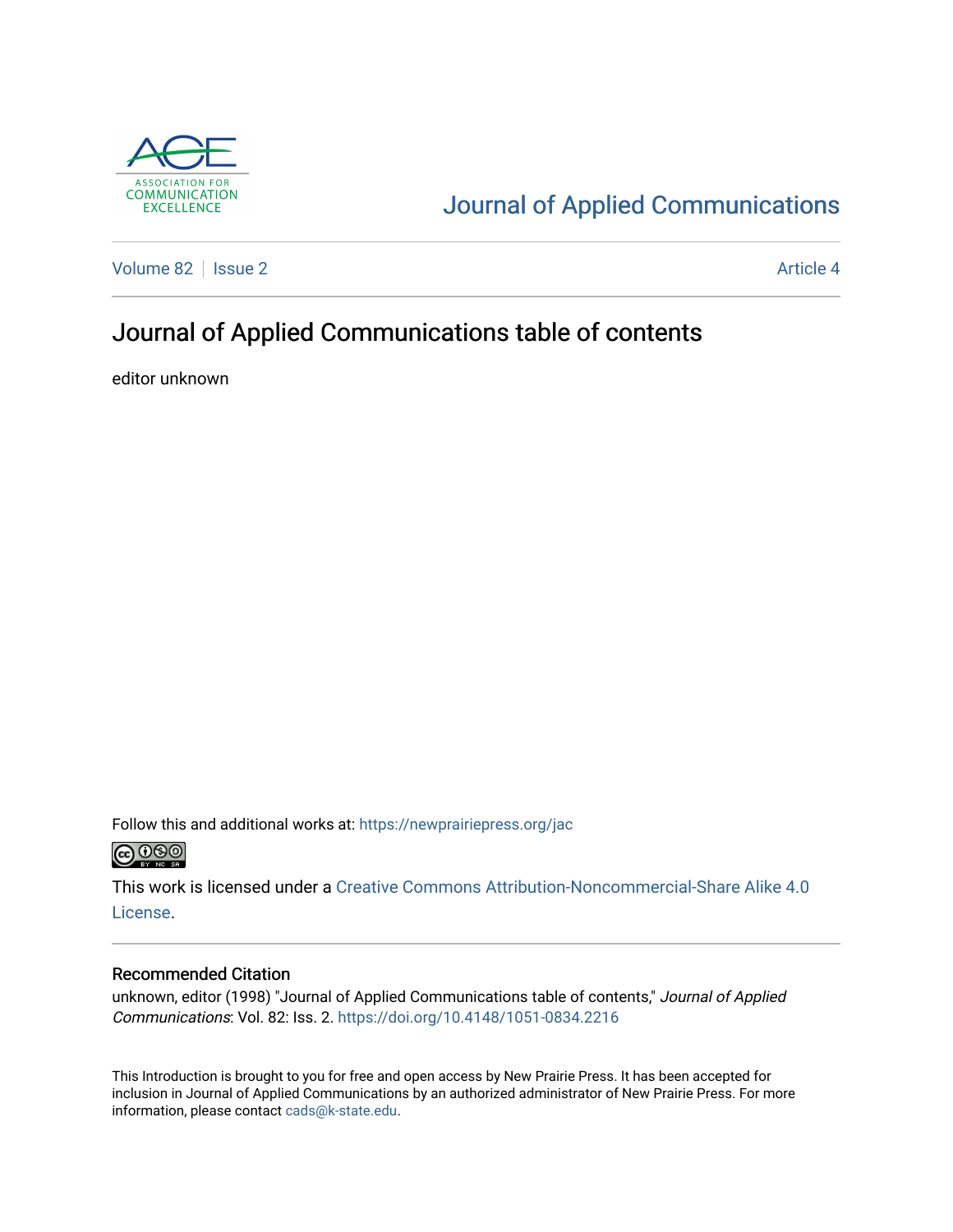### Journal of Applied Communications table of contents

#### Abstract

Table of contents for vol. 82, no. 2 (1998) of Journal of Applied Communications

This introduction is available in Journal of Applied Communications: <https://newprairiepress.org/jac/vol82/iss2/4>